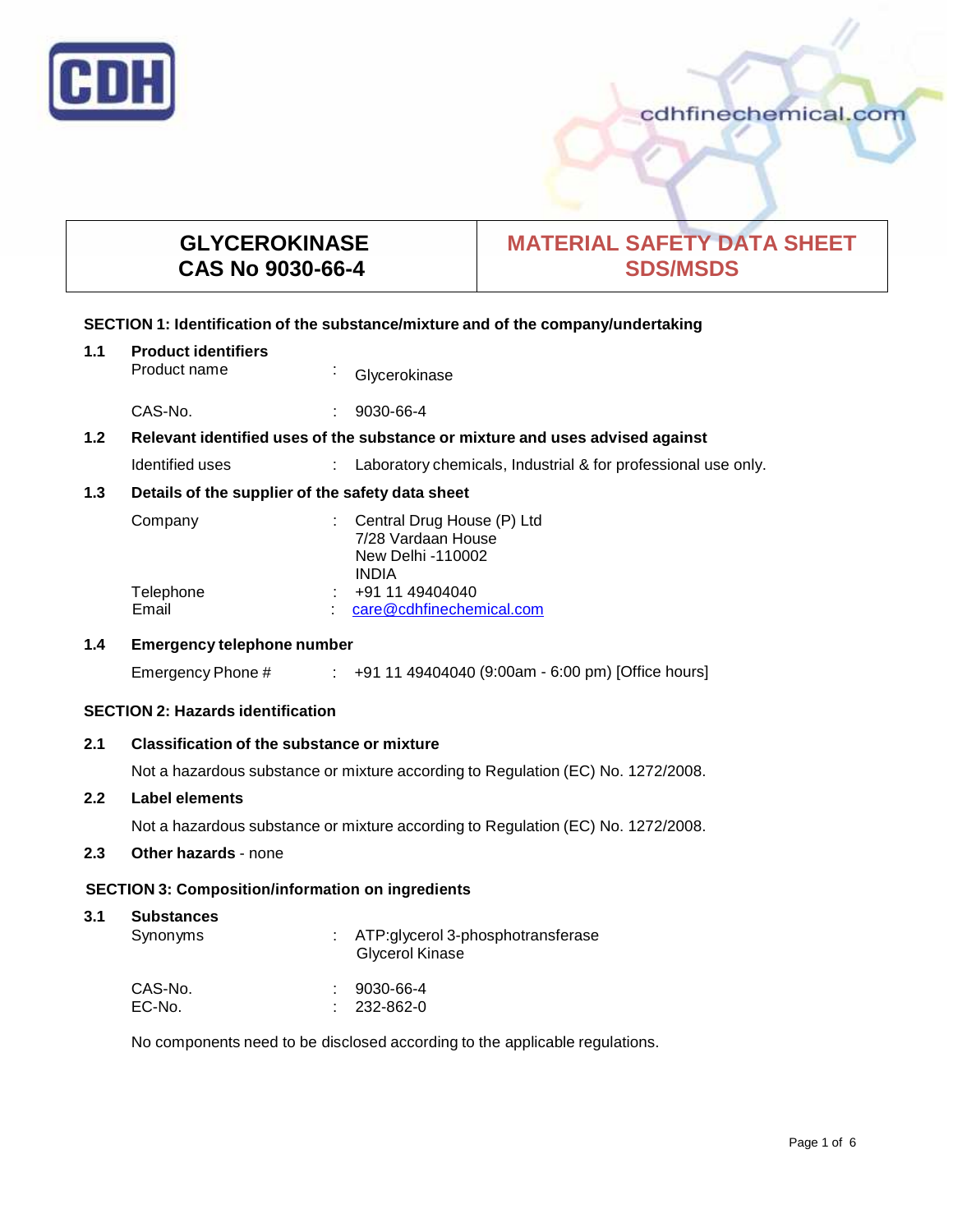### **SECTION 4: First aid measures**

#### **4.1 Description of first aid measures**

#### **If inhaled**

If breathed in, move person into fresh air. If not breathing, give artificial respiration.

#### **In case of skin contact**

Wash off with soap and plenty of water.

## **In case of eye contact**

Flush eyes with water as a precaution.

#### **If swallowed**

Never give anything by mouth to an unconscious person. Rinse mouth with water.

# **4.2 Most important symptoms and effects, both acute and delayed** The most important known symptoms and effects are described in the labelling (see section 2.2) and/or in section 11

**4.3 Indication of any immediate medical attention and special treatment needed** No data available

#### **SECTION 5: Firefighting measures**

### **5.1 Extinguishing media**

**Suitable extinguishing media** Use water spray, alcohol-resistant foam, dry chemical or carbon dioxide.

- **5.2 Special hazards arising from the substance ormixture** Nature of decomposition products not known.
- **5.3 Advice for firefighters** Wear self-contained breathing apparatus for firefighting if necessary.
- **5.4 Further information** No data available

## **SECTION 6: Accidental release measures**

- **6.1 Personal precautions, protective equipment and emergency procedures** Avoid dust formation. Avoid breathing vapours, mist or gas. For personal protection see section 8.
- **6.2 Environmental precautions** Do not let product enter drains.
- **6.3 Methods and materials for containment and cleaning up** Sweep up and shovel. Keep in suitable, closed containers for disposal.
- **6.4 Reference to other sections** For disposal see section 13.

#### **SECTION 7: Handling and storage**

**7.1 Precautions for safe handling** Provide appropriate exhaust ventilation at places where dust is formed.Normal measures for preventive fire protection. For precautions see section 2.2.

# **7.2 Conditions for safe storage, including any incompatibilities**

Store in cool place. Keep container tightly closed in a dry and well-ventilated place.

Recommended storage temperature 2 - 8 °C Storage class (TRGS 510): Combustible Solids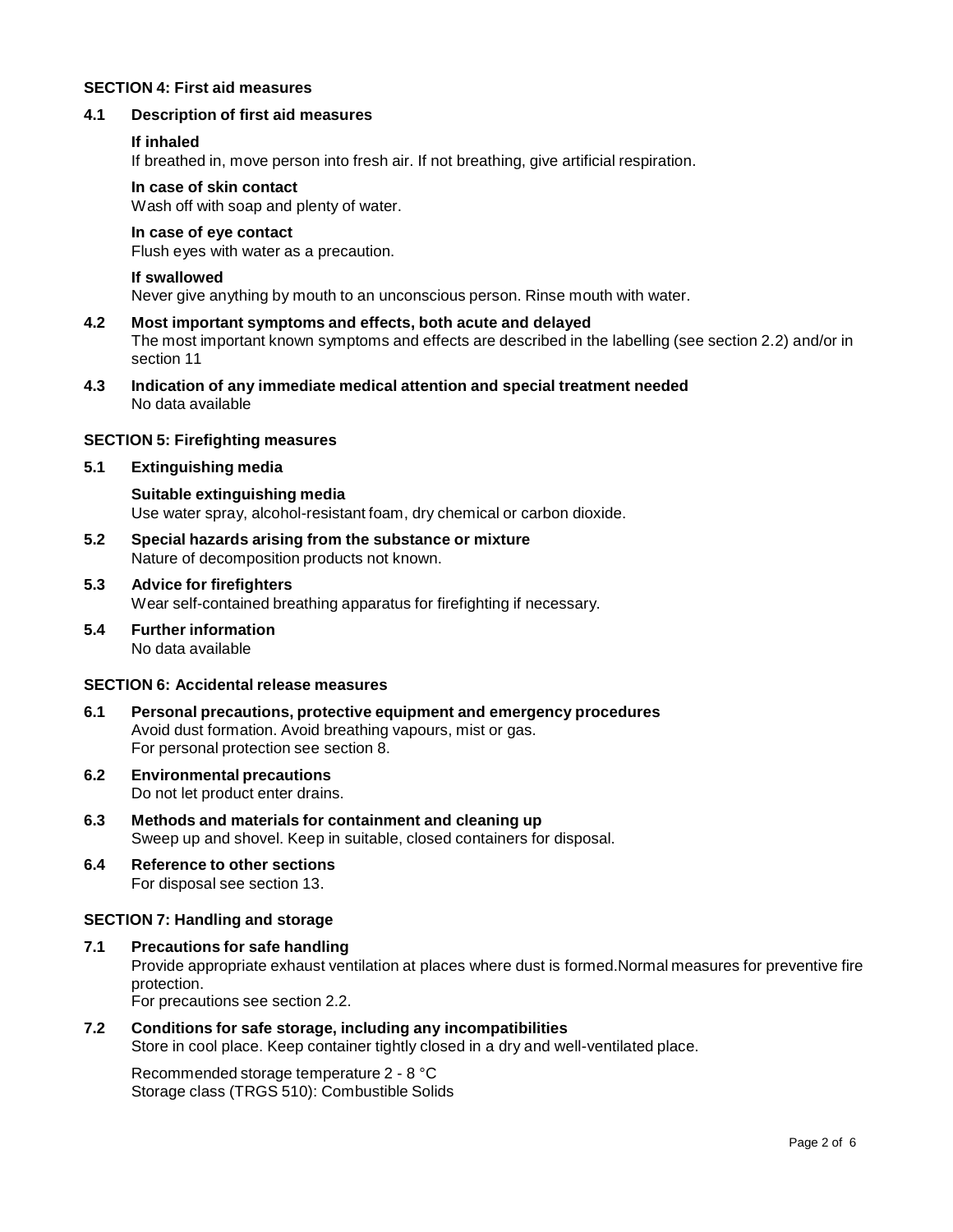## **7.3 Specific end use(s)**

Apart from the uses mentioned in section 1.2 no other specific uses are stipulated

## **SECTION 8: Exposure controls/personal protection**

#### **8.1 Control parameters**

#### **8.2 Exposure controls**

#### **Appropriate engineering controls**

General industrial hygiene practice.

## **Personal protective equipment**

#### **Eye/face protection**

Use equipment for eye protection tested and approved under appropriate government standards such as NIOSH (US) or EN 166(EU).

#### **Skin protection**

Handle with gloves. Gloves must be inspected prior to use. Use proper glove removal technique (without touching glove's outer surface) to avoid skin contact with this product. Dispose of contaminated gloves after use in accordance with applicable laws and good laboratory practices. Wash and dry hands.

#### **Body Protection**

Choose body protection in relation to its type, to the concentration and amount of dangerous substances, and to the specific work-place., The type of protective equipment must be selected according to the concentration and amount of the dangerous substance at the specific workplace.

#### **Respiratory protection**

Respiratory protection is not required. Where protection from nuisance le (EN 143) dust masks. Use respirators and components tested and approved under appropriate government standards such as NIOSH (US) or CEN (EU).

#### **Control of environmental exposure**

Do not let product enter drains.

#### **SECTION 9: Physical and chemical properties**

#### **9.1 Information on basic physical and chemical properties**

| a) | Appearance                                         | Form: suspension<br>Colour: beige |
|----|----------------------------------------------------|-----------------------------------|
| b) | Odour                                              | No data available                 |
| c) | <b>Odour Threshold</b>                             | No data available                 |
| d) | рH                                                 | No data available                 |
| e) | Melting point/freezing<br>point                    | No data available                 |
| f) | Initial boiling point and<br>boiling range         | No data available                 |
| g) | Flash point                                        | No data available                 |
| h) | Evaporation rate                                   | No data available                 |
| i) | Flammability (solid, gas)                          | No data available                 |
| j) | Upper/lower<br>flammability or<br>explosive limits | No data available                 |
| k) | Vapour pressure                                    | No data available                 |
| I) | Vapour density                                     | No data available                 |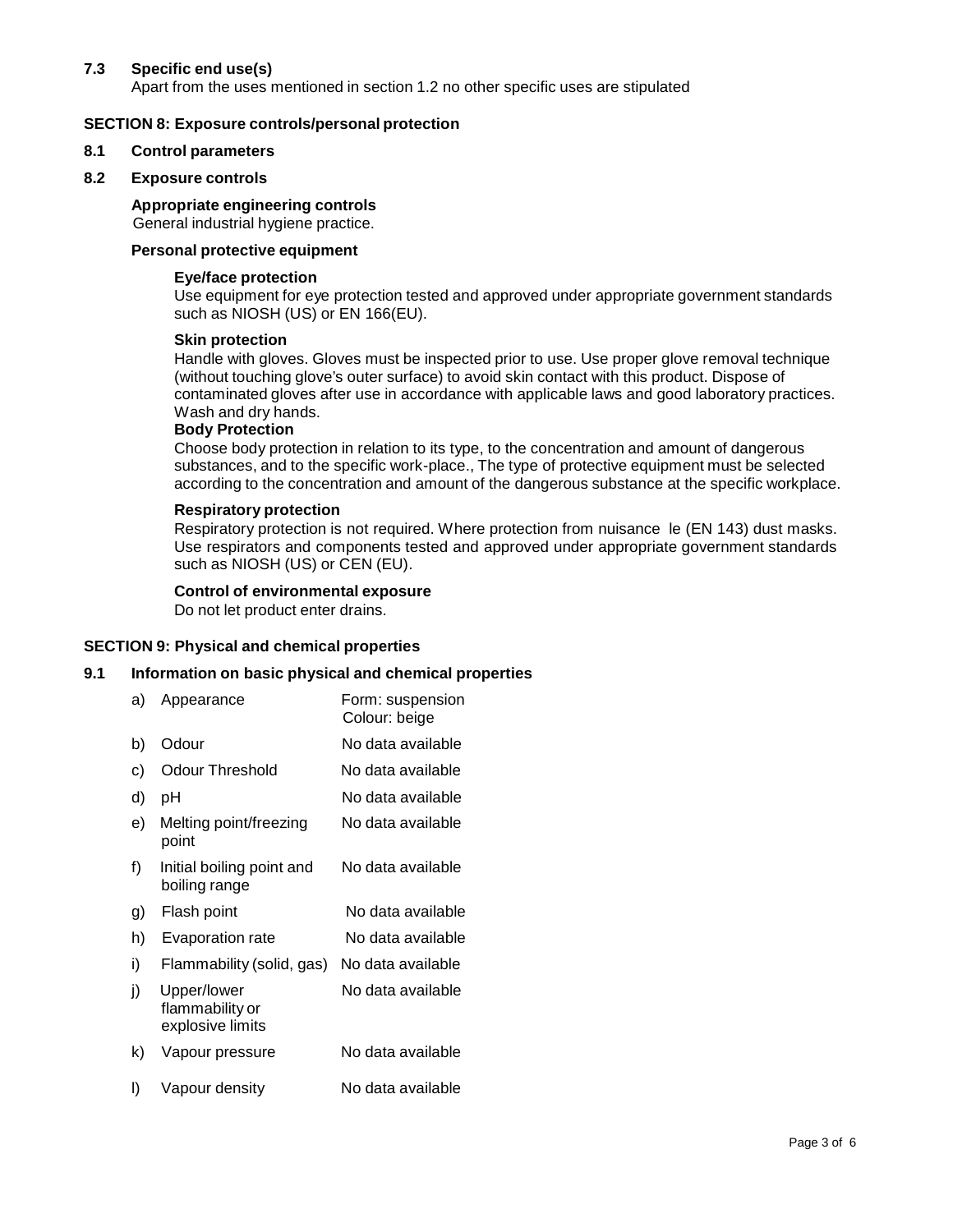|      | Relative density<br>m)                                                    |                                                 | No data available |  |  |
|------|---------------------------------------------------------------------------|-------------------------------------------------|-------------------|--|--|
|      | n)                                                                        | Water solubility                                | No data available |  |  |
|      | O)                                                                        | Partition coefficient: n-<br>octanol/water      | No data available |  |  |
|      | p)                                                                        | Auto-ignition<br>temperature                    | No data available |  |  |
|      | q)                                                                        | Decomposition<br>temperature                    | No data available |  |  |
|      | r)                                                                        | Viscosity                                       | No data available |  |  |
|      | s) -                                                                      | Explosive properties                            | No data available |  |  |
|      | t)                                                                        | Oxidizing properties                            | No data available |  |  |
| 9.2  | Other safety information<br>No data available                             |                                                 |                   |  |  |
|      |                                                                           | <b>SECTION 10: Stability and reactivity</b>     |                   |  |  |
| 10.1 | <b>Reactivity</b><br>No data available                                    |                                                 |                   |  |  |
| 10.2 | <b>Chemical stability</b><br>Stable under recommended storage conditions. |                                                 |                   |  |  |
| 10.3 | Possibility of hazardous reactions<br>No data available                   |                                                 |                   |  |  |
| 10.4 |                                                                           | <b>Conditions to avoid</b><br>No data available |                   |  |  |
|      |                                                                           |                                                 |                   |  |  |

**10.5 Incompatible materials** No data available

## **10.6 Hazardous decomposition products** Hazardous decomposition products formed under fire conditions. - Nature of decomposition products not known. Other decomposition products - No data available

In the event of fire: see section 5

# **SECTION 11: Toxicological information**

## **11.1 Information on toxicological effects**

## **Acute toxicity**

No data availableKinase (phosphorylating), glycerol

## **Skin corrosion/irritation**

No data available(Kinase (phosphorylating), glycerol)

# **Serious eye damage/eye irritation** No data available(Kinase (phosphorylating), glycerol)

# **Respiratory orskin sensitisation**

No data available(Kinase (phosphorylating), glycerol)

## **Germ cell mutagenicity**

No data available(Kinase (phosphorylating), glycerol)

## **Carcinogenicity**

IARC: No component of this product present at levels greater than or equal to 0.1% is identified as probable, possible or confirmed human carcinogen by IARC.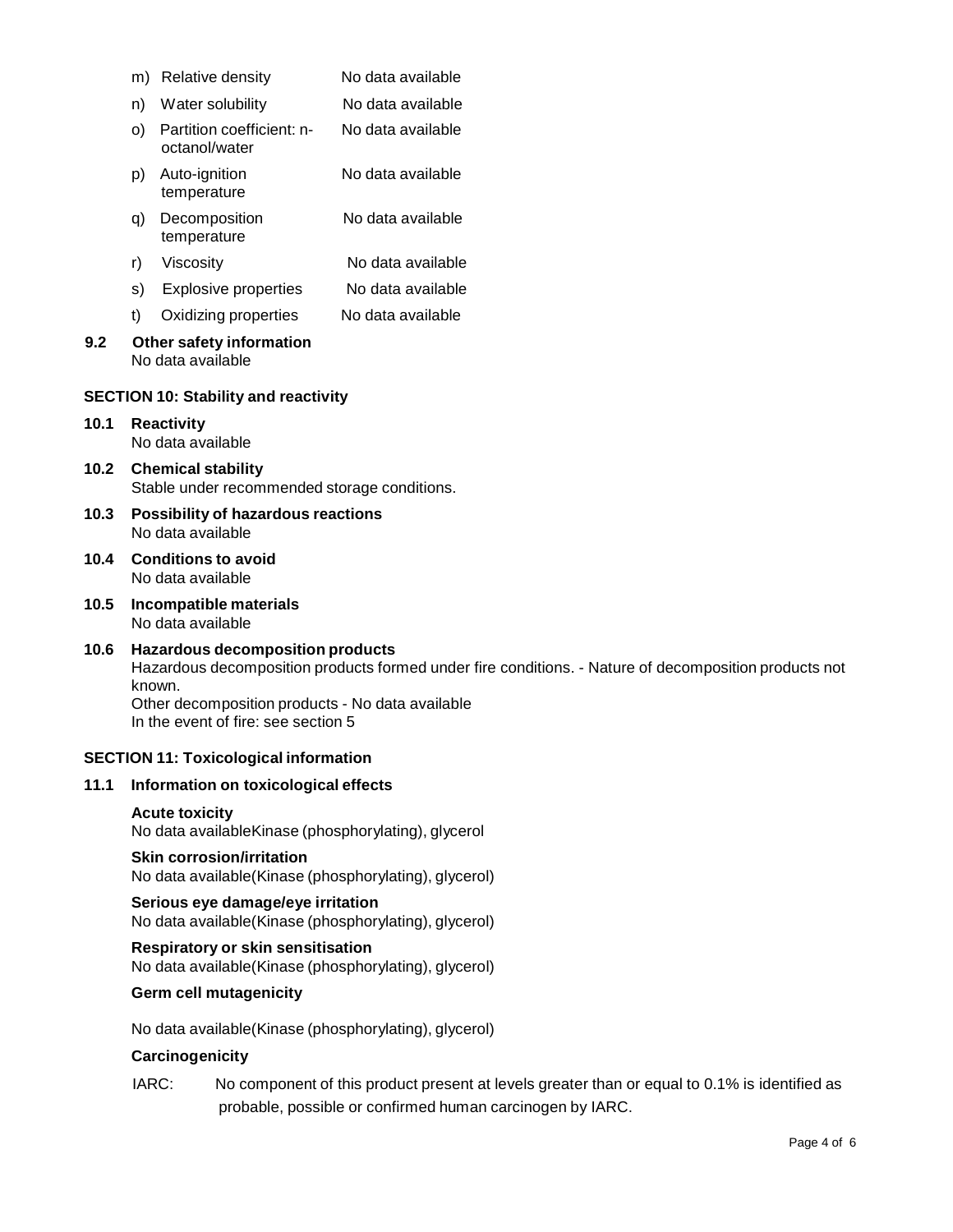## **Reproductive toxicity**

No data available(Kinase (phosphorylating), glycerol)

**Specific target organ toxicity - single exposure** No data available(Kinase (phosphorylating), glycerol)

## **Specific target organ toxicity - repeated exposure** No data available

#### **Aspiration hazard**

No data available(Kinase (phosphorylating), glycerol)

### **Additional Information**

RTECS: Not available

To the best of our knowledge, the chemical, physical, and toxicological properties have not been thoroughly investigated.(Kinase (phosphorylating), glycerol)

### **SECTION 12: Ecological information**

# **12.1 Toxicity**

No data available

- **12.2 Persistence and degradability** No data available
- **12.3 Bioaccumulative potential** No data available
- **12.4 Mobility in soil** No data available(Kinase (phosphorylating), glycerol)

## **12.5 Results of PBT and vPvB assessment** PBT/vPvB assessment not available as chemical safety assessment not required/not conducted

#### **12.6 Other adverse effects** No data available

## **SECTION 13: Disposal considerations**

## **13.1 Waste treatment methods**

## **Product**

Offer surplus and non-recyclable solutions to a licensed disposal company.

## **Contaminated packaging**

Dispose of as unused product.

## **SECTION 14: Transport information**

| 14.1 | UN number<br>$ADR/RID: -$       |                                                                                                       | $IMDG: -$ | IATA: - |
|------|---------------------------------|-------------------------------------------------------------------------------------------------------|-----------|---------|
| 14.2 | IMDG:<br>IATA:                  | UN proper shipping name<br>ADR/RID: Not dangerous goods<br>Not dangerous goods<br>Not dangerous goods |           |         |
|      | $ADR/RID: -$                    | 14.3 Transport hazard class(es)                                                                       | $IMDG: -$ | IATA: - |
| 14.4 | Packaging group<br>$ADR/RID: -$ |                                                                                                       | IMDG: -   | IATA· - |